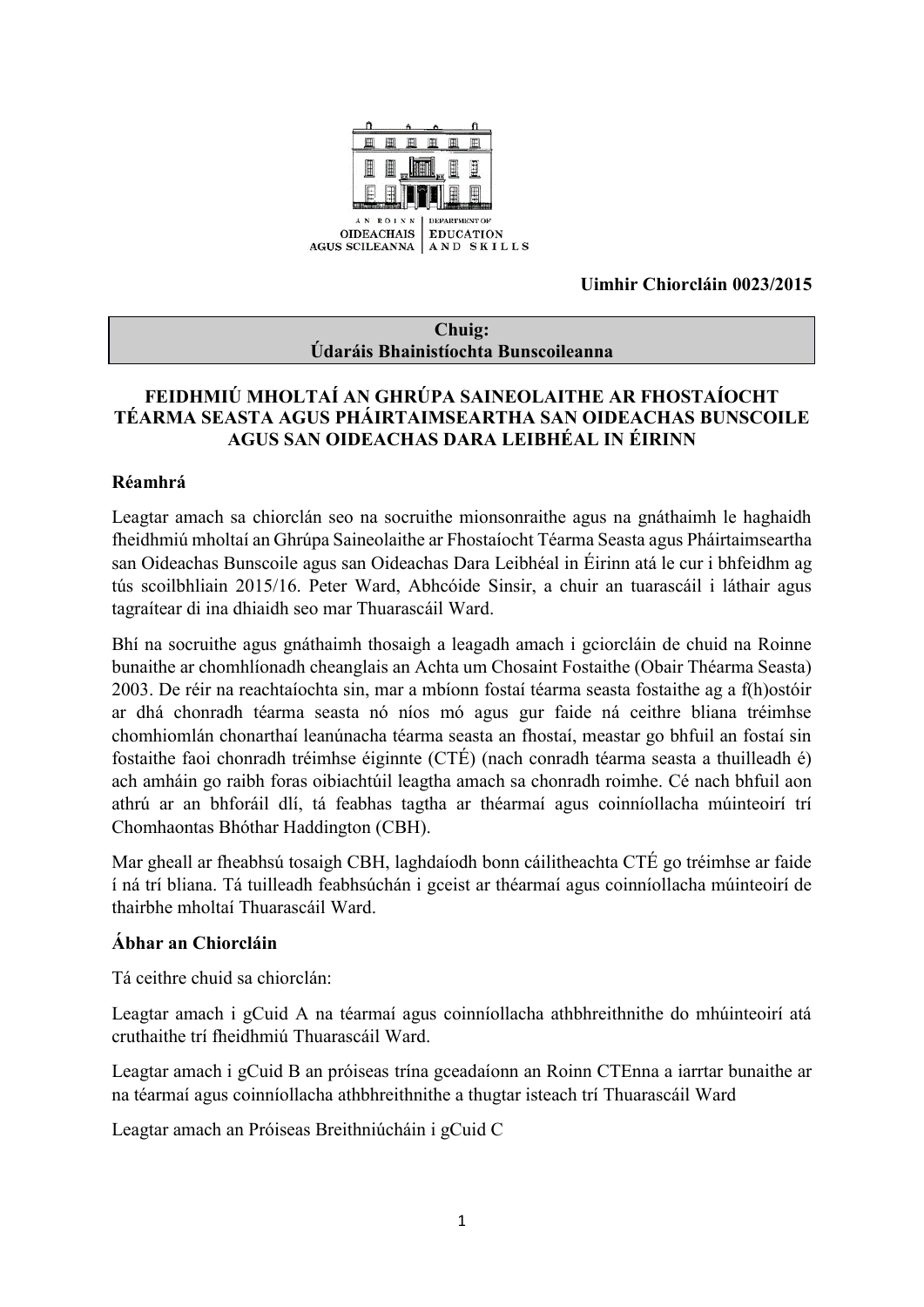I gCuid D, pléitear le roinnt ceisteanna breise.

# **Cuid A**

### **Téarmaí agus coinníollacha athbhreithnithe múinteoirí maidir le deonú CTÉ a bheidh i bhfeidhm ó thús scoilbhliain 2015/2016**

### (1) Laghdú tréimhse cháilitheachta CTÉ

Tá an tréimhse cháilitheachta le CTÉ tosaigh a dheonú laghdaithe ó thréimhse fostaíocht leanúnach níos faide ná trí bliana leis an bhfostóir céanna go dtí tréimhse fostaíocht leanúnach níos faide ná dhá bhliain leis an bhfostóir céanna; ní mór gur i bpo(i)st a bhí cistithe ag an Oireachtas a bhí iomlán na fostaíochta. Ciallaíonn an laghdú seo go mbronnfar CTÉ, seachas Conradh Téarma Seasta, ar mhúinteoir a fhad is a chomhlíonfar na coinníollacha agus gnáthaimh atá leagtha amach sa chiorclán seo.

Roimhe seo, d'fhéadfaí CTÉ a fháil a fhad is a bhí an post inmharthana fós ar feadh tréimhse réasúnta, gur tháinig sé ón leithdháileadh, nár bhain sé le cumhdach sealadach agus nach raibh foras oibiachtúil ann. Is coinníoll í seo fós i leith na cáilitheachta ach tá sí leasaithe faoi (2) thíos. Ba chóir a thabhairt do bhur n-aire go meastar tréimhse réasúnta mar scoilbhliain iomlán ar a laghad.

(2) Athrú a bhaineann le cáilitheacht i leith CTÉ i gcás cumhdach a sholáthar i gcomhair neamhláithreachtaí áirithe múinteora

Roimhe seo, níor tugadh cáilitheacht i gcomhair CTÉ trí phost a bhain le cumhdach a sholáthar do mhúinteoir a bhí as láthair ar scéim fhaofa cead neamhláithreachta. Síntear, áfach, trí thuarascáil Ward, cáilitheacht le go gcuimseofar cumhdach do mhúinteoir a bhíonn as láthair ar dhá scéim shainiúla neamhláithreachta, ach go bhfuil sé seo teoranta go dtí cumhdach neamhláithreacht (i) múinteoir ar shos gairme nó (ii) múinteoir ar iasacht.

### (3) Uaireanta atá le cuimsiú in CTÉ atá á bhronnadh faoi 1 agus 2 thuas

Nuair a bhíonn CTÉ á bhronnadh faoi na téarmaí agus coinníollacha nua, is iad uaireanta an CTÉ, na huaireanta ar a raibh an múinteoir ag obair ar chonradh téarma seasta ar feadh na scoilbhliana iomláine roimh eisiúint an CTÉ agus níl na huaireanta sin teoranta go dtí na huaireanta a áirítear faoi (1) nó (2) thuas.

## (4) Múinteoirí a bhfuil CTÉ Páirtaimseartha acu agus deonú CTÉ breise a bhaineann le huaireanta breise

Sa chás go bhfuil CTÉ páirtaimseartha ag múinteoir a bhfuil cáilíochtaí aige/aici a oireann don earnáil agus gur fhostaigh an Bord Bainistíochta an múinteoir seo ar uaireanta breise (.i. conradh páirtaimseartha, téarma seasta le cois CTÉ a fuarthas cheana sa scoil), agus go leanann na huaireanta atá i gceist de bheith inmharthana agus ar fáil laistigh de leithdháileadh na scoile, laghdaítear an tréimhse cháilitheachta fostaíocht leanúnach i gcomhair CTÉ, bunaithe ar na huaireanta breise sin, ó thréimhse atá níos faide ná trí bliana go dtí tréimhse fostaíocht leanúnach atá níos faide ná aon bhliain amháin.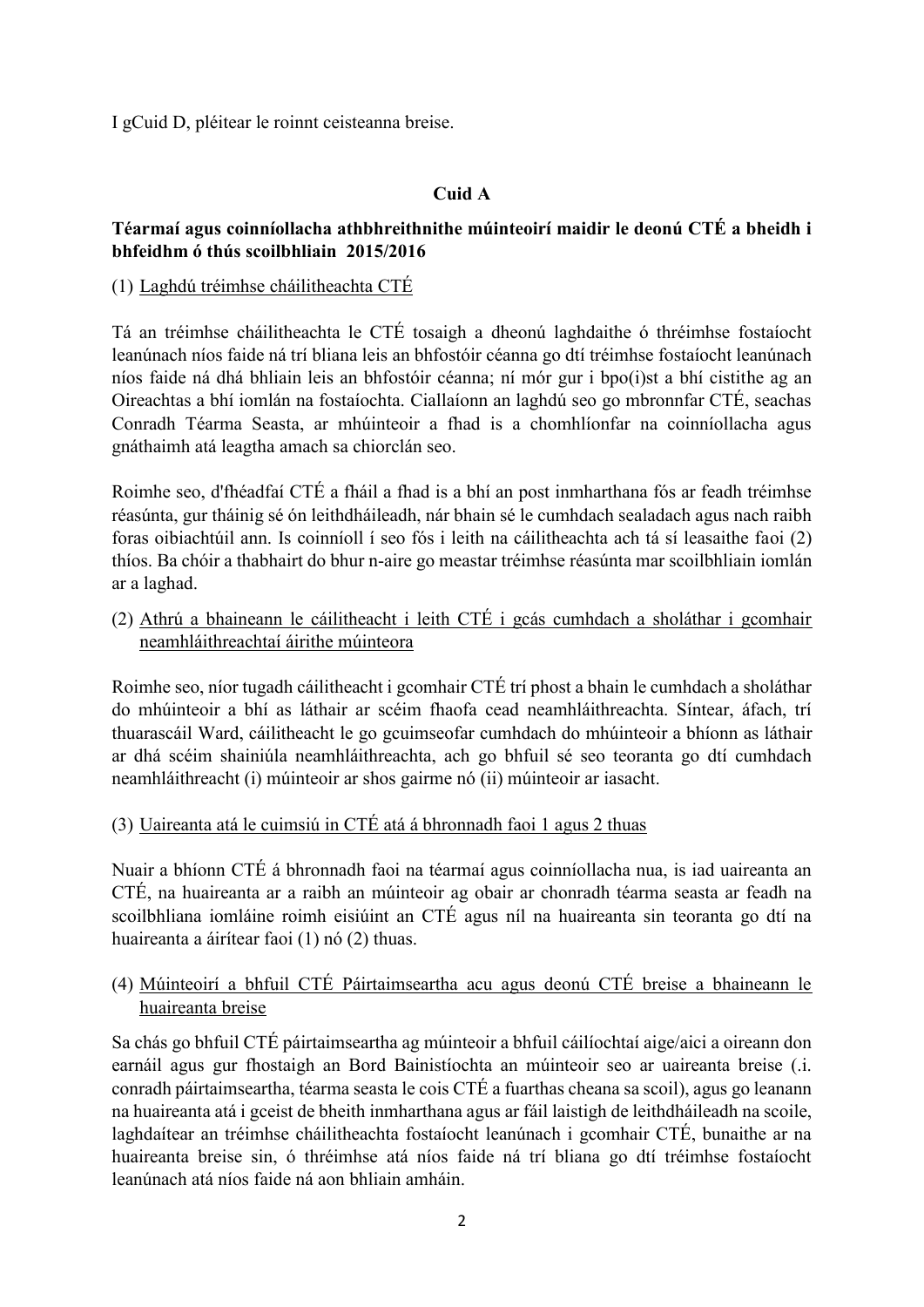#### (5) CTÉ agus stádas buan

Tá stádas fostaíochta ag múinteoir atá fostaithe ar chonradh tréimhse éiginnte arb ionann é agus an stádas atá ag múinteoir buan.

#### (6) Foirceannadh Conarthaí Téarma Seasta

Caithfear gach conradh téarma seasta tosaigh a fhoirceannadh ag deireadh na scoilbhliana agus má tá an fhostaíocht le leanúint ar aghaidh an bhliain dar gcionn, caithfidh an fostóir í a athfhógairt agus ní mór próiseas nua a thionscnamh chun an post a líonadh don dara bliain. Mar sin de, caithfidh an fostóir an conradh a fhoirceannadh agus ní féidir conradh téarma seasta a thabhairt do mhúinteoir ar bith mura mbíonn fógraíocht agus agallaimh ann ar dtús.

#### (7) Ath-imlonnú

Cuirfear múinteoir a fhaigheann CTÉ de thoradh cumhdach múinteora atá ar shos gairme nó ar iasacht ar an bpainéal cuí ath-imlonnaithe go díreach roimh fhilleadh an mhúinteora dá bhfuil sé/sí ag cumhdach.

Más amhlaidh, mar gheall ar fheidhmiú Thuarascáil Ward gurb é an toradh atá ar bhronnadh CTÉ ar mhúinteoir cáilithe iar-bhunscolaíochta i scoil speisialta mí-oiriúnú curaclaim sa scoil, úsáidfear téarmaí na Scéime Ath-imlonnaithe le tabhairt faoi mhí-oiriúnú ag an dara leibhéal idir riachtanais churaclaim agus acmhainní foirne, mar atá leagtha amach i gCuid D de Chiorclán 0024/2015, le dul i ngleic leis an mí-oiriúnú curaclaim.

#### **Cuid B**

# **Ceadú CTÉnna agus na gnáthaimh le CTÉ a fháil bunaithe ar na téarmaí agus coinníollacha athbhreithnithe**

#### (1) Ceadú Roinne

Caithfear cead Roinne a fháil sular féidir CTÉ faoi mhaoiniú an Oireachtais nó CTÉ breise as uaireanta breise a bhronnadh ar mhúinteoir. Ceadóidh an Roinn an CTÉ de réir téarmaí agus coinníollacha athbhreithnithe múinteoirí atá leagtha amach i gCuid A den chiorclán seo.

Nuair is ann do phost atá cumhdaithe ag A(1) agus A(2) ó thús scoilbhliain 2015/2016, ceadóidh an Roinn/BOO CTÉ do mhúinteoir i bpost atá maoinithe ag an Oireachtas a chomhlíonann na coinníollacha seo uile:

- (i) tá sé/sí cláraithe ar bhonn reatha leis an gComhairle Mhúinteoireachta agus
- (ii) tá cáilíochtaí aige/aici a oireann don earnáil agus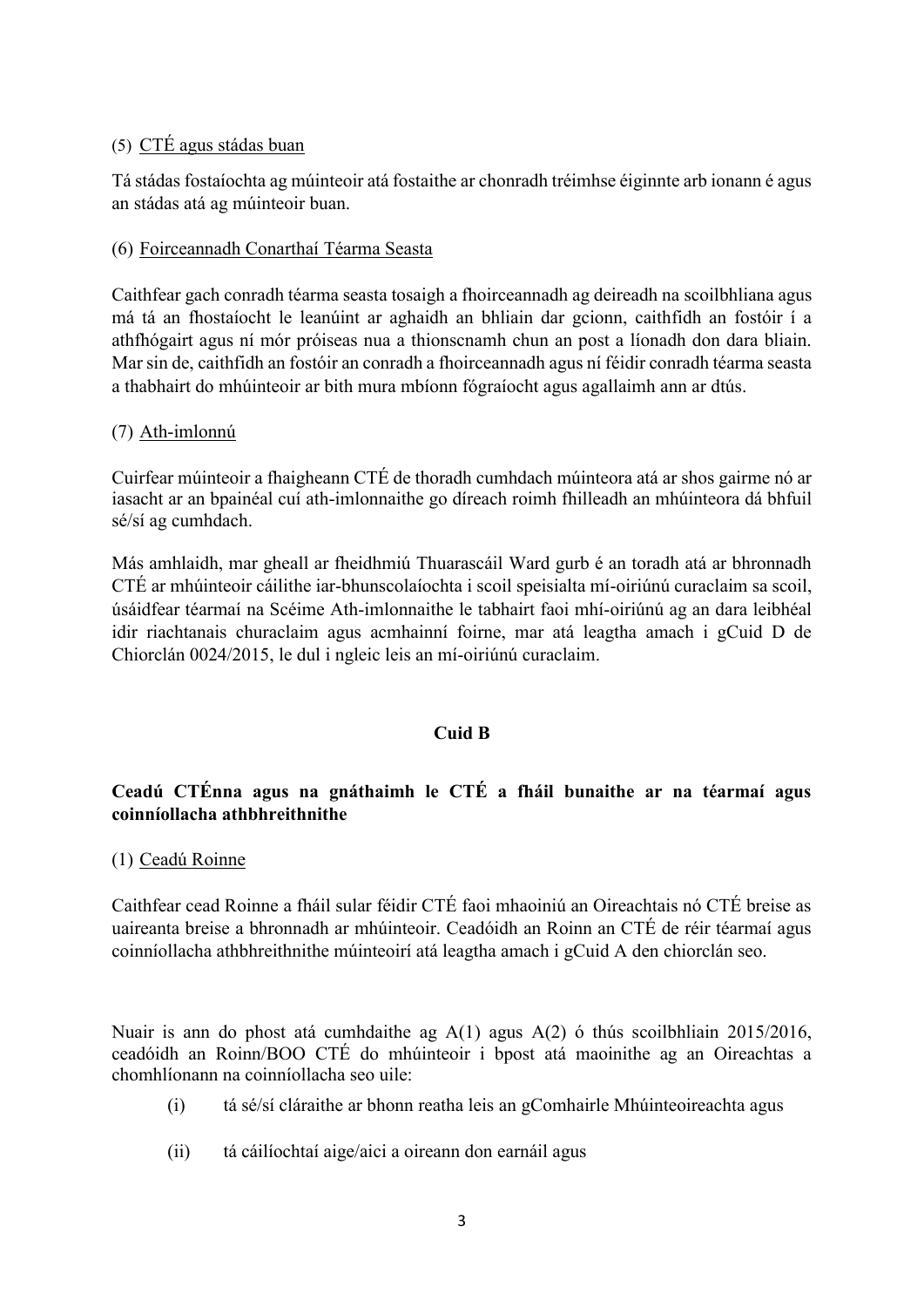(iii) tá níos mó ná 2 bhliain de sheirbhís leanúnach teagaisc aige/aici faoi dhá chonradh scríofa fostaíochta, nó níos mó, leis an bhfostóir céanna ar íocadh astu as ciste a sholáthair an tOireachtas agus tá an conradh is déanaí den sórt cuimsithe ag 1 nó 2 de Chuid A agus chuathas i mbun próiseas nua agallaimh.

Ach amháin go bhfuil sé/sí eisiata ar an gcúis seo a leanas

- (iv) tá sé/sí ag cumhdach i gcomhair múinteoir eile atá as láthair ar scéim fhaofa shaoire seachas ag cumhdach i gcomhair múinteoir atá as láthair ar shos gairme nó ar iasacht agus gur leagadh é seo amach mar fhoras oibiachtúil i scríbhinn sa chonradh a bhí ann roimhe.
- (2) Gnáthaimh iarratais scoilbhliain 2015/16 maidir le CTE a iarraidh seachas conradh téarma seasta breise nuair is amhlaidh a chomhlíonann múinteoir na coinníollacha ceadaithe atá leagtha amach in B.1.

### *Socruithe eatramhacha 2015/16 - Gan agallamh a bheith éigeantach*

Más amhlaidh ag tús scoilbhliain 2015/16, go rachaidh múinteoir isteach sa tríú bliain, nó níos faide, d'fhostaíocht leanúnach i bpost atá cuimsithe ag A(1) agus A(2), tá an múinteoir incháilithe le go mbronnfar CTÉ air/uirthi seachas bliain eile ar chonradh téarma seasta gan agallamh eile.

### *Próiseas agallaimh ag an scoil*

Ba chóir don scoil iarratas a chur chuig an Roinn le go gcuirfear an múinteoir ar an bpárolla mar mhúinteoir atá incháilithe ar CTÉ.

Ar an bhfoirm iarratais le haghaidh CTÉ atá le cur isteach ag an scoil, beidh ar an scoil agus ar an múinteoir a dheimhniú go mbaineann an t-iarratas le leanúint de phost nár maoiníodh ach as ciste a sholáthair an tOireachtas agus go bhfuil na coinníollacha, faoi mar atá leagtha amach in B1, comhlíonta go hiomlán.

### *Deimhniú*

Ní mór don scoil freisin a dheimhniú go bhfuil an CTÉ atáthar a lorg ar aon dul leis na téarmaí atá leagtha amach sa chiorclán seo agus go mbaineann sé le post inmharthana faoi mar atá leagtha amach in A(1) agus A(2).

Ní mór don mhúinteoir an fhoirm a shíniú freisin.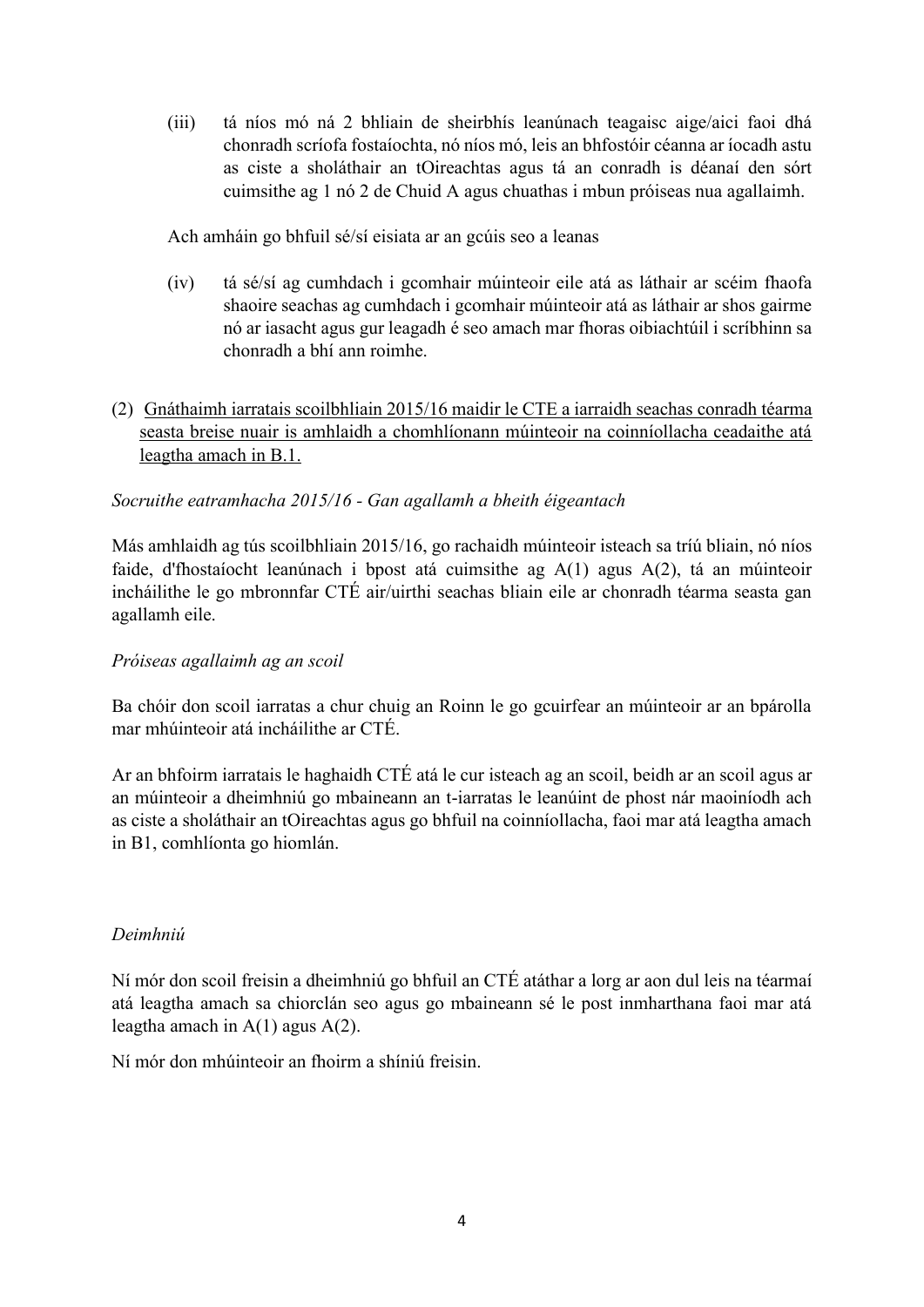### (3) Foirceannadh gach conradh téarma seasta céad bhliana, fógairt na bpost agus an próiseas agallamh éigeantach.

### *Foirceannadh conarthaí téarma seasta céad bhliana.*

Déanfar gach conradh téarma seasta bliana a fhoirceannadh ag deireadh na scoilbhliana.

## *Fógraíocht agus agallaimh*

Sa chás gur ann don phost i scoilbhliain 2015/16, ní mór don fhostóir an post a fhógairt agus agallamh a chur sa siúl. Nuair a fhógrófar an post, caithfidh an fostóir nádúr agus tréimhse an phoist a shainiú.

### *Cur in iúl don mhúinteoir*

Caithfidh an fostóir a chur in iúl don mhúinteoir a raibh an conradh bliana téarma seasta aige/aici i scoilbhliain 2014/15 go bhfuil an post le fógairt agus mionsonraí an phróisis iarratais a thabhairt dó/di.

### *Deimhniú*

Maidir lena leithéid de phost, nuair a chuireann an scoil in iúl don Roinn gur mian léi go dtabharfar conradh nua bliana téarma seasta do mhúinteoir i leith scoilbhliain 2015/16 agus an múinteoir a chur ar an bpárolla, caithfidh an scoil a dheimhniú gur fógraíodh an post agus gur eagraíodh agallaimh agus gur éirigh leis an múinteoir i ndiaidh agallaimh agus go bhfuil sé/sí ag dul isteach sa dara bliain aige/aici den fhostaíocht leanúnach.

### **Cuid C**

# **Breithniú**

Ceapadh an córas reatha breithniúcháin le réiteach gasta, éifeachtach ar aighnis faoi CTÉ a bhronnadh nó gan a bhronnadh, mar is gá de réir an dlí, a éascú. Is córas deonach é nach bhfuil ceangailteach; tá de cheart ag aon pháirtí faoiseamh dleathach a lorg más mian leo. Beidh an córas breithniúcháin ann fós le breithniú ar aon cheist a ardaítear ar aon dul le ciorcláin bhainteacha agus leis an dlí.

Beidh an próiseas breithniúchán deonach ar fáil freisin le plé le díospóidí ar bith (m.sh. maidir le bronnadh CTÉ, an líon uaireanta ba chóir a chuimsiú in CTÉ nó CTÉ breise) agus má bhíonn an páirtí bainteach ag brath ar théarmaí agus choinníollacha athbhreithnithe na múinteoirí atá leagtha amach i gCuid A agus an próiseas agus na gnáthaimh atá leagtha amach i gCuid B.

Ós rud é gur tairbhí do mhúinteoirí na hathruithe a tháinig de bharr CBH agus go bhfuil siad bunaithe ar chomhaontú caidreamh tionsclaíoch, d'fhéadfaí nó ní fhéadfaí faoiseamh dleathach a lorg.

Mar sin féin, ní chuirfidh iarratas ar bhreithniúchán a bheidh ag brath ar na téarmaí agus coinníollacha nua a bhaineann le bronnadh CTÉ nó CTÉ breise, mar atá leagtha amach sa chiorclán seo, bac ar aon pháirtí faoiseamh dleathach a lorg mar a bhfuil sé ar fáil.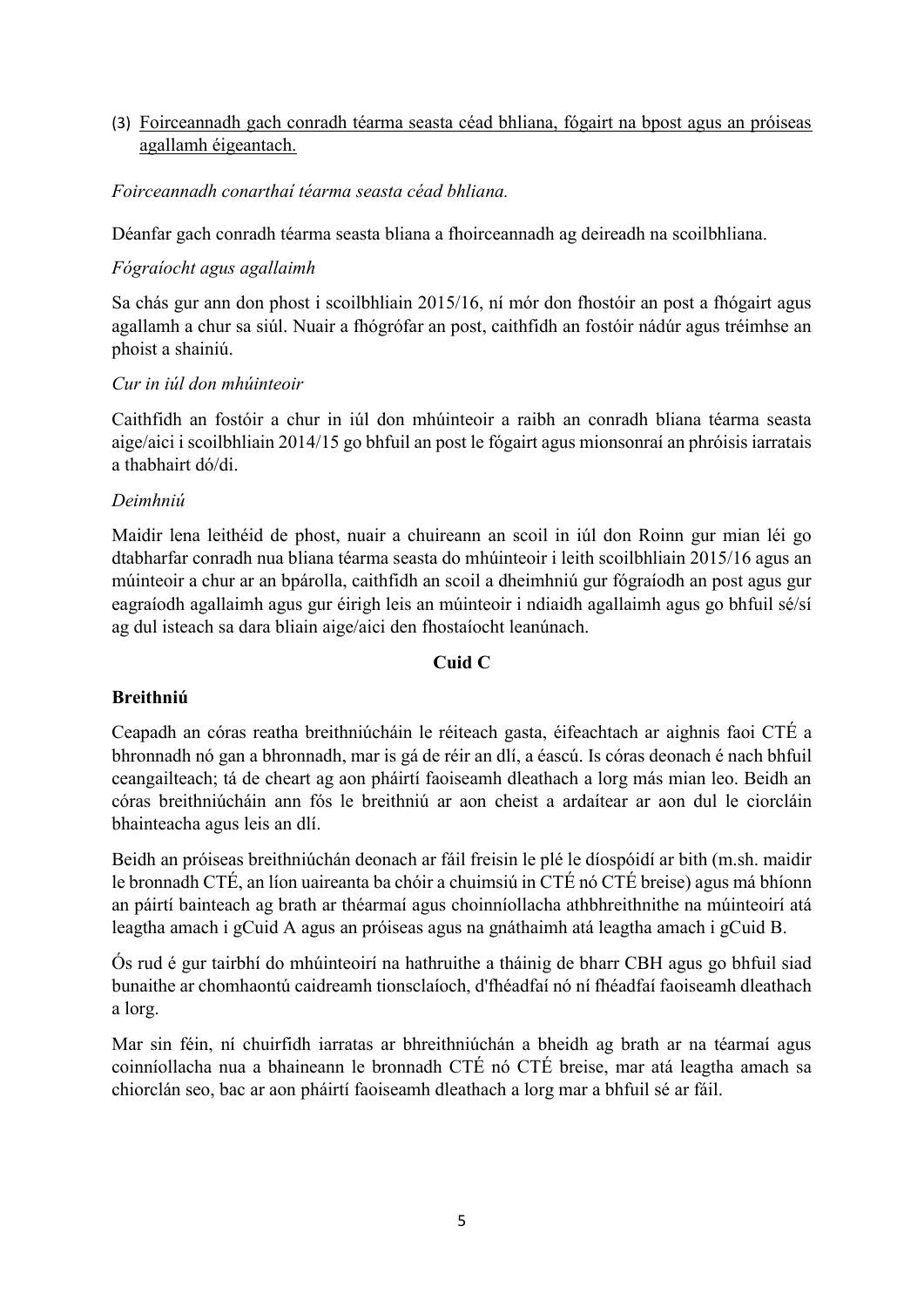# **Cuid D**

### **Forálacha Ilchineálacha**

Nóta: Is ar mhaithe le sampla a thabhairt agus chun an tuiscint a éascú atá na dátaí a bhaineann le scoil áirithe sa chiorclán seo. Beidh na gnáthaimh a údaraítear sa chiorclán seo infheidhme sna blianta atá romhainn go dtí go gcuirfear a mhalairt in iúl.

#### *Comhlíonadh*

Cruthaítear fostaíocht bhuan i bpoist a mhaoinítear go poiblí trí na téarmaí agus coinníollacha nua lena mbronntar CTÉ nó CTÉ breise. Is tábhachtach go leantar go hiomlán de na noirm deachleachtais a bhaineann le cothroime, trédhearcacht agus ionracas maidir le ceapacháin phoiblí agus go gcomhlíontar na gnáthaimh atá leagtha amach sa chiorclán seo.

Is den tábhacht, mar sin de, nuair a bhítear ag iarraidh cead na Roinne go mbíonn an cháipéisíocht agus an teastasú riachtanach ar fad go beacht.

### *Iniúchadh*

D'fhéadfadh an Roinn iniúchadh a dhéanamh (nó a iarraidh go n-iniúchfaí) ar na cleachtais i scoileanna maidir le feidhmiú an chiorcláin seo i dtaca le dea-chleachtas, comhlíonadh agus mírialtachtaí de.

Ba chóir do scoileanna gach taifead ábhartha a bhaineann nó a thacaíonn le hiarratas ar CTÉ a choinneáil go sábháilte ionas go mbíonn siad ar fáil le haghaidh iniúchóireachta.

#### *Athbhreithnithe ginearálta ar ghnáthaimh agus ar chleachtais earcaíochta*

Ní mór do scoileanna poist a líonadh de réir gnáthaimh earcaíochta faoi mar a fhoilsíonn an Roinn iad ó am go chéile. Dréachtóidh an Roinn freisin agus eiseoidh siad le haghaidh comhairliúcháin leis na Comhpháirtithe Oideachais conradh CTÉ/buan agus téarma seasta

Leis an gCiorclán seo, leasaítear an tsraith Ciorclán a thugann éifeacht don chomhaontú ar feidhmiú an Achta um Chosaint Fostóirí (Obair Théarma Seasta) 2003 agus go háirithe paragraf 2.2, 2.2.1 agus paragraf 4.7 de Chiorclán 0082/2007.

Sa chás go n-eisíonn fostóir CTÉ agus an CTÉ sin á mhaoiniú ag an Oireachtas, ní mór don fhostóir téarmaí agus coinníollacha an Chiorcláin seo a chomhlíonadh.

Cinntigh go dtabharfar cóipeanna den chiorclán seo do gach comhalta den Bhord Bainistíochta agus go gcuirfear a bhfuil d'ábhar ann in iúl do gach múinteoir atá fostaithe agat, iad siúd atá ar neamhláithreacht saoire san áireamh.

Tá fáil ar na Ciorcláin seo ar shuíomh gréasáin na Roinne faoi [www.education.ie](http://www.education.ie/) Home – Schools & Colleges – Information – Employment Terms and Conditions – Fixed Term **Contracts**